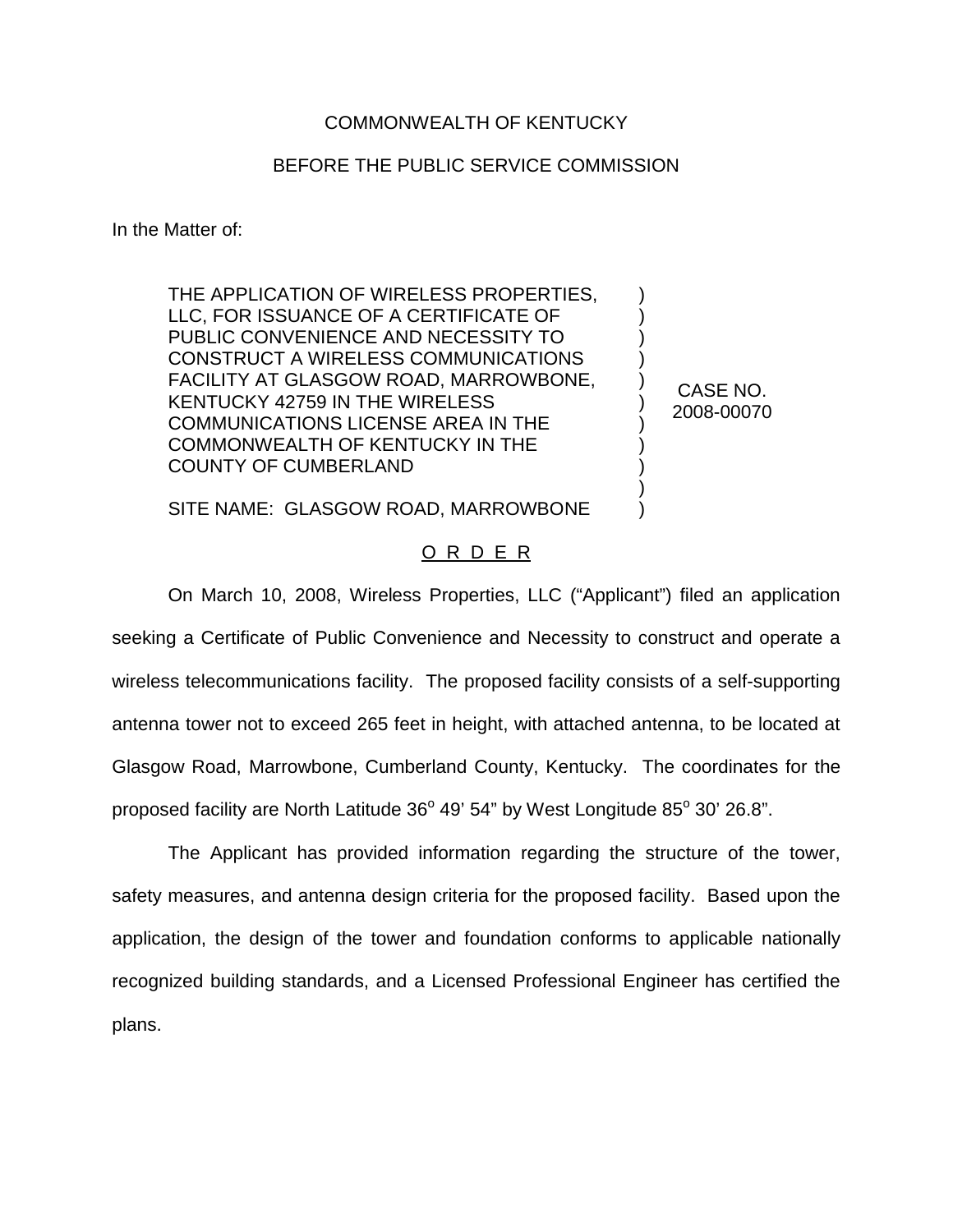Pursuant to 807 KAR 5:063, the Applicant has notified the County Judge/Executive of the proposed construction. The Applicant has filed applications with the Federal Aviation Administration and the Kentucky Airport Zoning Commission seeking approval for the construction and operation of the proposed facility. Both applications have been approved.

The Applicant has filed evidence of the appropriate notices provided pursuant to 807 KAR 5:063. The notices solicited comments and informed the recipients of their right to request intervention. To date, no public comments have been filed with the Commission.

The Commission, having considered the evidence of record and being otherwise sufficiently advised, finds the Applicant has demonstrated a facility is necessary to provide adequate utility service and that, therefore, a Certificate of Public Convenience and Necessity to construct the proposed facility should be granted.

Pursuant to KRS 278.280, the Commission is required to determine proper practices to be observed when it finds, upon complaint or on its own motion, the facilities of any utility subject to its jurisdiction are unreasonable, unsafe, improper, or insufficient. To assist the Commission in its efforts to comply with this mandate, the Applicant should notify the Commission if it does not use this antenna tower to provide service in the manner set out in its application and this Order. Upon receipt of such notice, the Commission may, on its own motion, institute proceedings to consider the proper practices, including removal of the unused antenna tower, which should be observed by the Applicant.

-2- Case No. 2008-00070